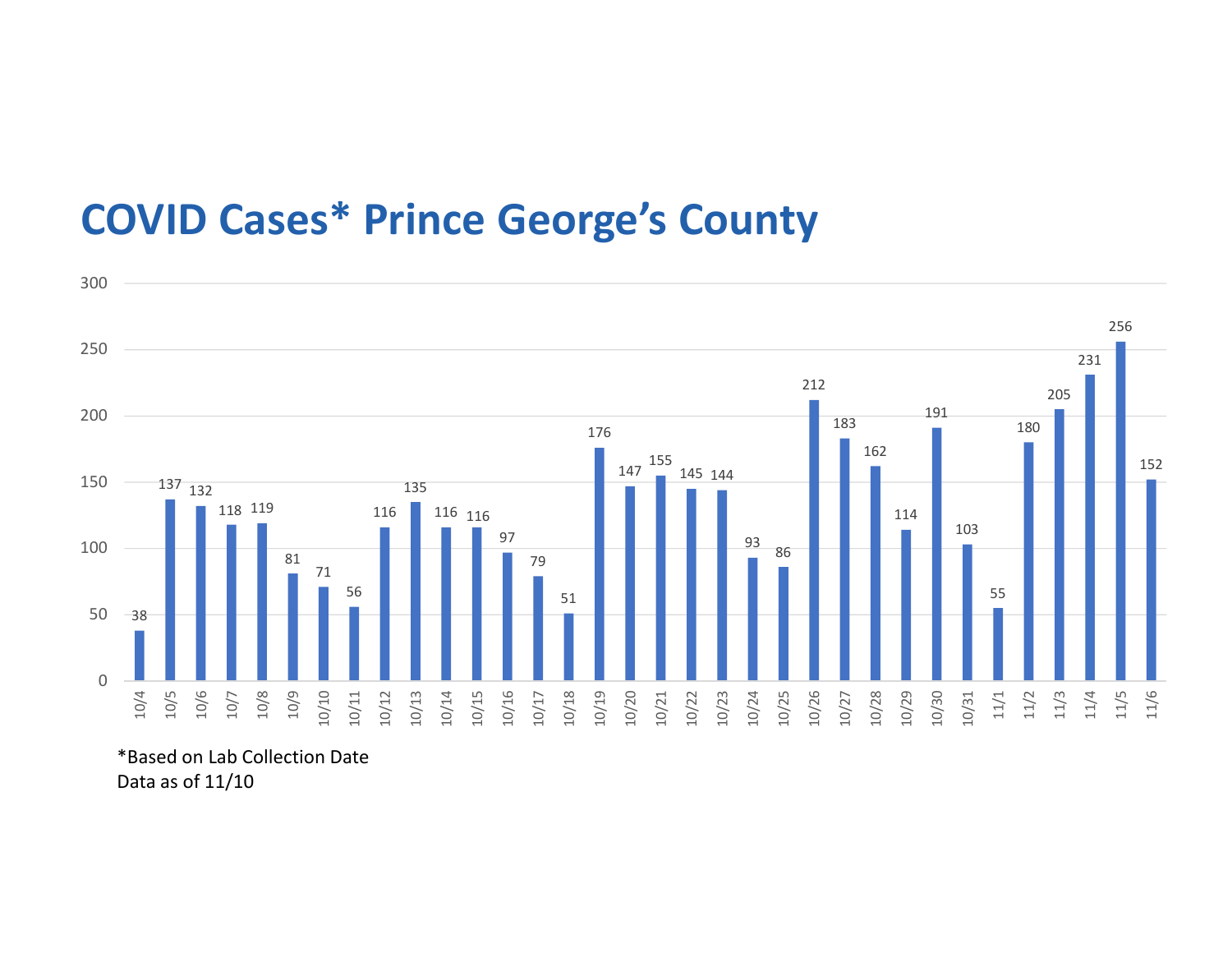## COVID Average Daily Case Rate\* (last 14 days)

Prince George's County Average New Cases per 100,000 population



\*Based on Lab Collection Date Data as of 11/10